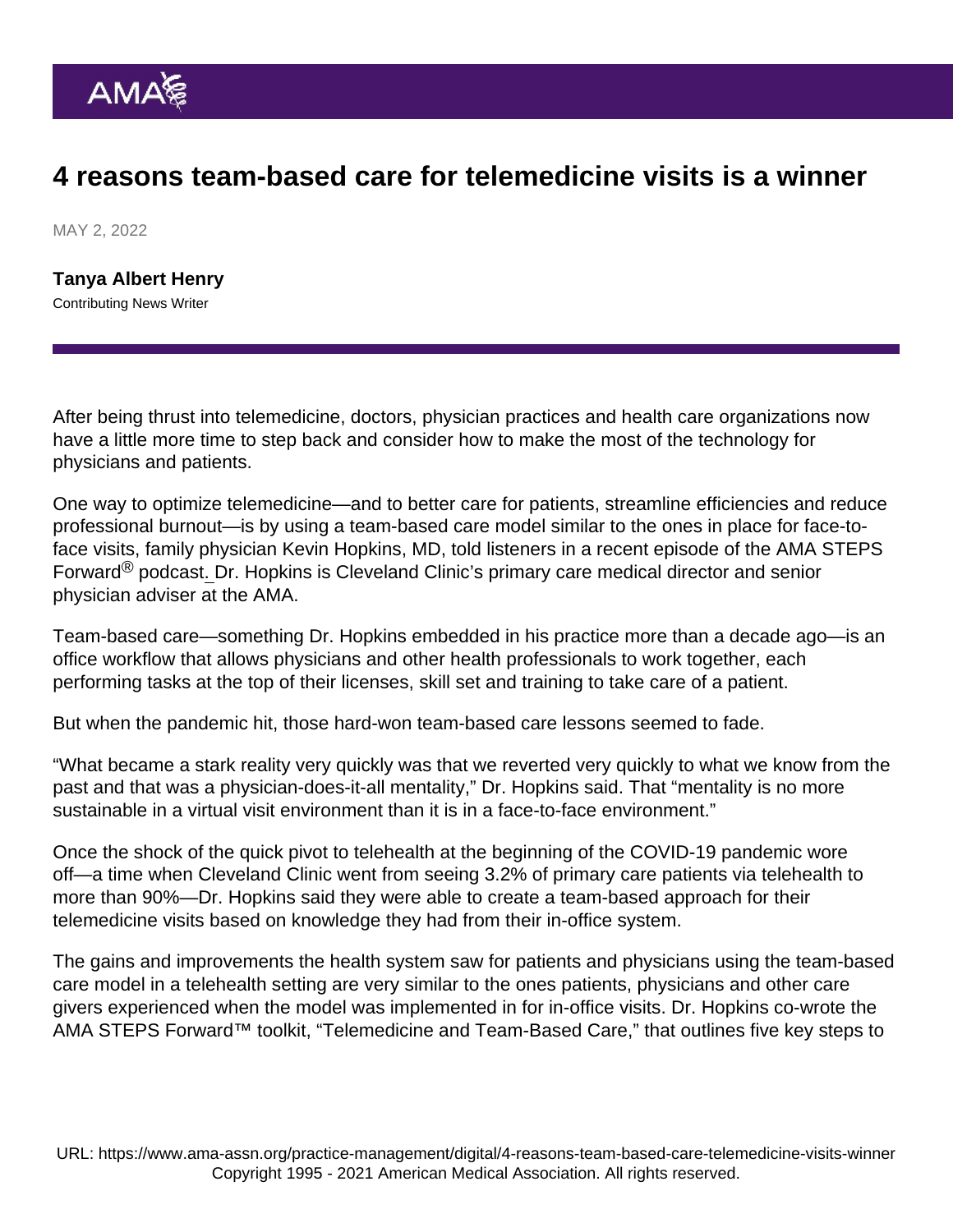follow.

Team-based care can help your practice improve patient safety and reduce burnout. Learn about these four benefits.

## Focus on the patient, not the PC

Dr. Hopkins joked that he is not the most tech savvy person, and that when had to use the EHR before moving to team-based care he received a comment on a patient survey in which the patient said they weren't sure if the doctor spent more time examining them or the computer during the visit.

"Having someone else perform a lot of the documentation, a lot of the navigation through the electronic health record, has allowed the physician to be 100% focused on the patient. And our patients appreciate that," he said.

### Provide extra set of ears, eyes

A medical assistant or nurse in the exam room with the physician adds an extra advocate for the patient. For example, a physician may get talking with a patient and forget to listen to the patient's lungs. The nurse or medical assistant can step in to say something to remind the physician before the exam is over.

"The same types of things can happen in a telemedicine environment too," Dr. Hopkins said. "There is an extra set of eyes and ears advocating for the patient making sure we have completed all the work we have set out to do in the context of that visit."

#### Boost trust with patients

Dr. Hopkins believes there are few more sacred relationships than the one between a patient and physician. Bringing another caregiver into the telemedicine visit offers the opportunity for the patient to build that kind of relationship with a second person. The patient may tell the clinical staff something important that they don't mention to the physician.

"It goes a long way towards delivering the world-class type of care that my patients deserve," Dr. Hopkins said.